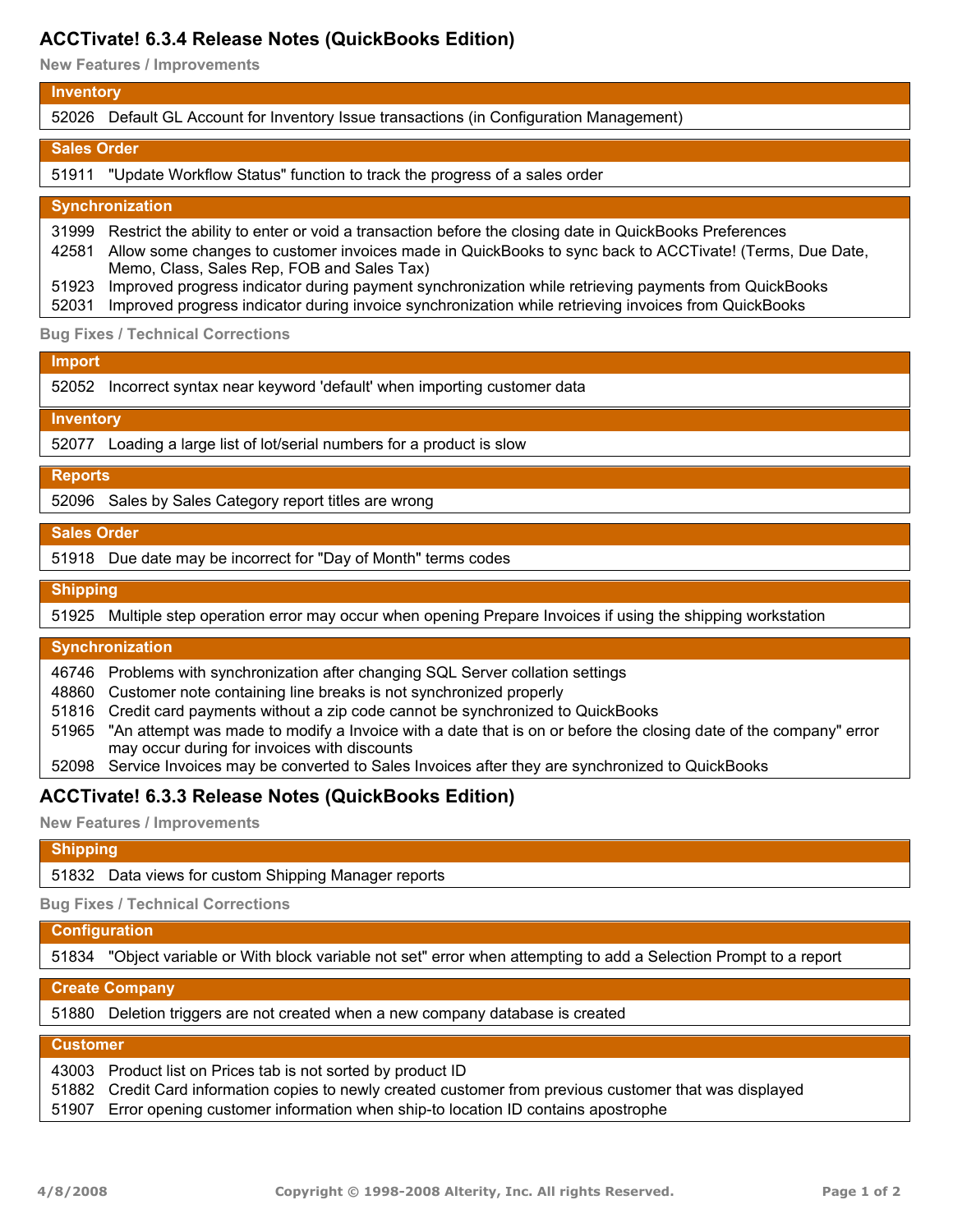# **ACCTivate! 6.3.3 Release Notes (QuickBooks Edition)**

**Bug Fixes / Technical Corrections**

# **General** 51851 Can't send exception report if GoDaddy certificate authority isn't trusted **Import** 51805 Data Import should import based on descriptions and ID's 51876 Location ID is not set when importing new customers (from Excel/CSV) 51877 Customer Import does not update Ship To information, such as Ship Via 51908 "Cannot update record. This mapping does not allow records to be updated" error when attempting to import lot or serial numbers 51934 Lot numbers truncated during import without warning **Installation** 51863 Timeout Expired while loading the Demo company database **Inventory** 51838 QuickBooks inventory asset value may not include an inventory receipt session in rare cases **Product** 45517 Lot or serial-numbered products using the actual cost method may be changed to Standard (control type) without changing the cost method 51835 "Location does not exist" message when attempting to change the Primary Location (with Multiple Location Control enabled) 51836 "Either BOF or EOF is true" error may occur when changing the Primary Location (with Multiple Location Control enabled) 51841 Assemblies created in an older version may be marked as Non-inventoried **Sales Order** 51858 Error opening order that has an apostrophe in the order number 51871 Drop ship lines from a rejected sales quote may appear in the drop ship wizard **Shipping** 51896 Shipment export only includes Shipment number, status and date **Shopping Cart**

51866 "You must define at least one field with a length greater than 0" error occurs creating Shopping Cart template with at least one fixed-length field import file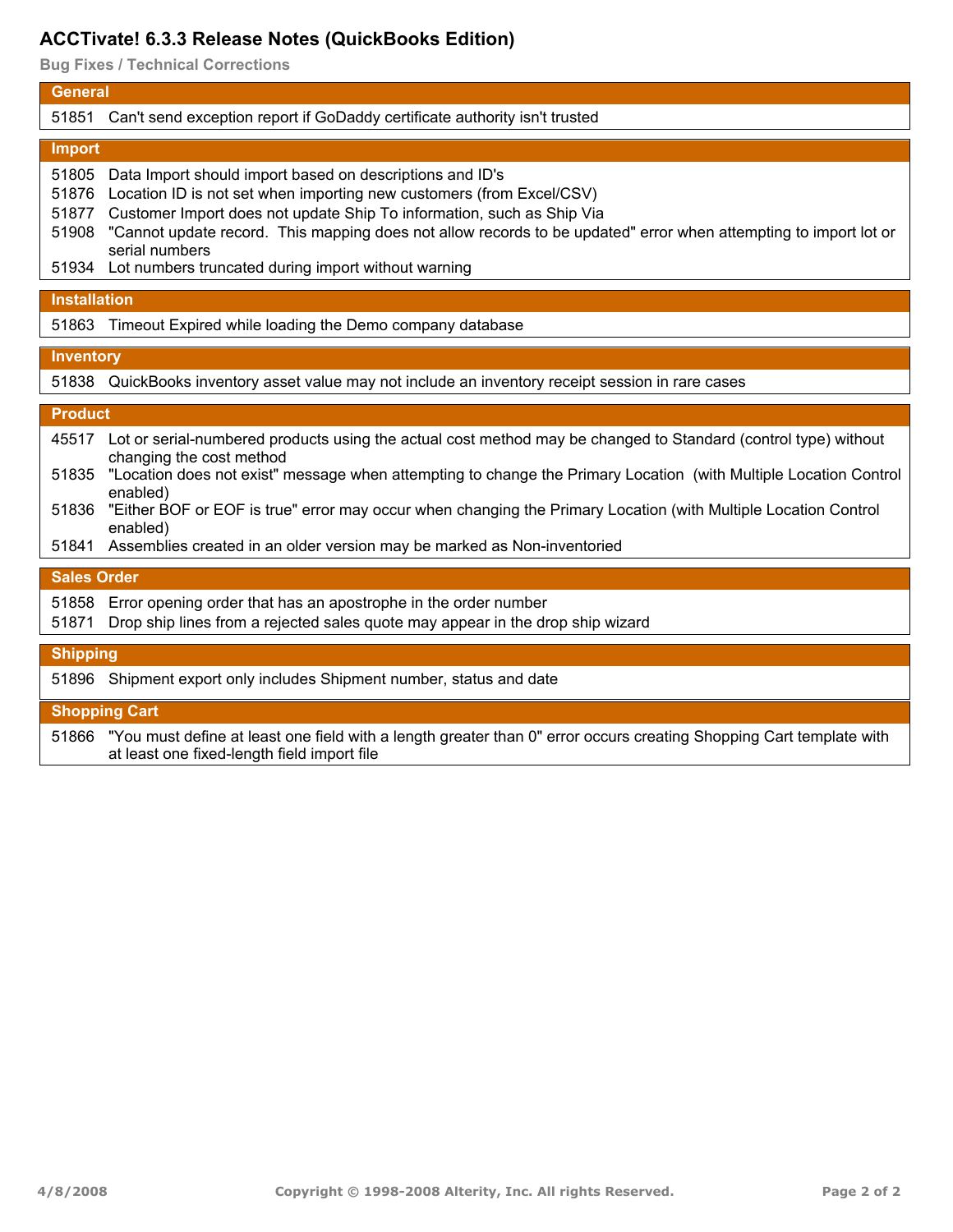# **ACCTivate! 6.3.2 Release Notes (QuickBooks Edition)**

**New Features / Improvements**

### **Product Information**

50567 Inner and Outer Pack Qty fields on Specs for EDI transactions

### **Sales Order**

49853 Entering Customer Product ID on a sales quote, order and credit memo should lookup the ACCTivate! Product ID 51244 Barcodes included on all sales documents (Sales Order, Pick Ticket and Packing List)

#### **Shipping Management**

49511 Include Carrier Name in Shipment view for Shipping Manager 51256 Support for UPS WorldShip 9.0 new "Bill Transportation To" list in Carrier Billing Options list

### **Bug Fixes / Technical Corrections**

#### **Business Activity Management**

 Lengthy notes entered in the popup Note window are truncated Time and Materials may not use the proper price code and sales tax if customer is not selected in Related Items Email list on Business Activity is sorted by priority instead of sent date Entering an apostrophe in the Business Activity Review "Look for" box causes error 3001

#### **Business Alerts**

50488 "Run-time error 91" after pressing the Display Selected Item button if there are no Reminders in the list 51746 Some grids may allow you to delete a row from the grid, but it doesn't really delete anything

### **Configuration Management**

50205 "Cannot insert the value Null" error when adding a new Warehouse Location

# **Customer Information**

49132 Opening and closing multiple customer information windows may cause ACCTivate! to crash if you have Custom Fields defined

- 51090 Ship To locations can be deleted even if there are related transactions
- 51343 Credit Card information should only appear if option to allow access to customer credit card information has been enabled in QuickBooks Integrated Applications preferences

| Email |                                                                                                                 |
|-------|-----------------------------------------------------------------------------------------------------------------|
|       | 50988 "Access Denied" error when attempting to email a report with the same file name as an existing attachment |

#### **Import utilities**

Warehouse is required for some fields on the Product import, but there is no warning if it's not included in the import 36866 file

- 50531 Beginning inventory (quantity and value) may import without a warehouse
- 50743 Lot / Serial import does not automatically add products to new warehouses
- 51412 Customer Import does not support Preferred Payment method
- 51853 Warehouse Location Import can only update existing location and does not create new locations

#### **Installation**

49893 Incorrect MSSQL\$ACCTIVATE\Backup folder is being created during SQL Server 2005 installation 52425 Support for Payroll Department table name changes in 2008 Payroll update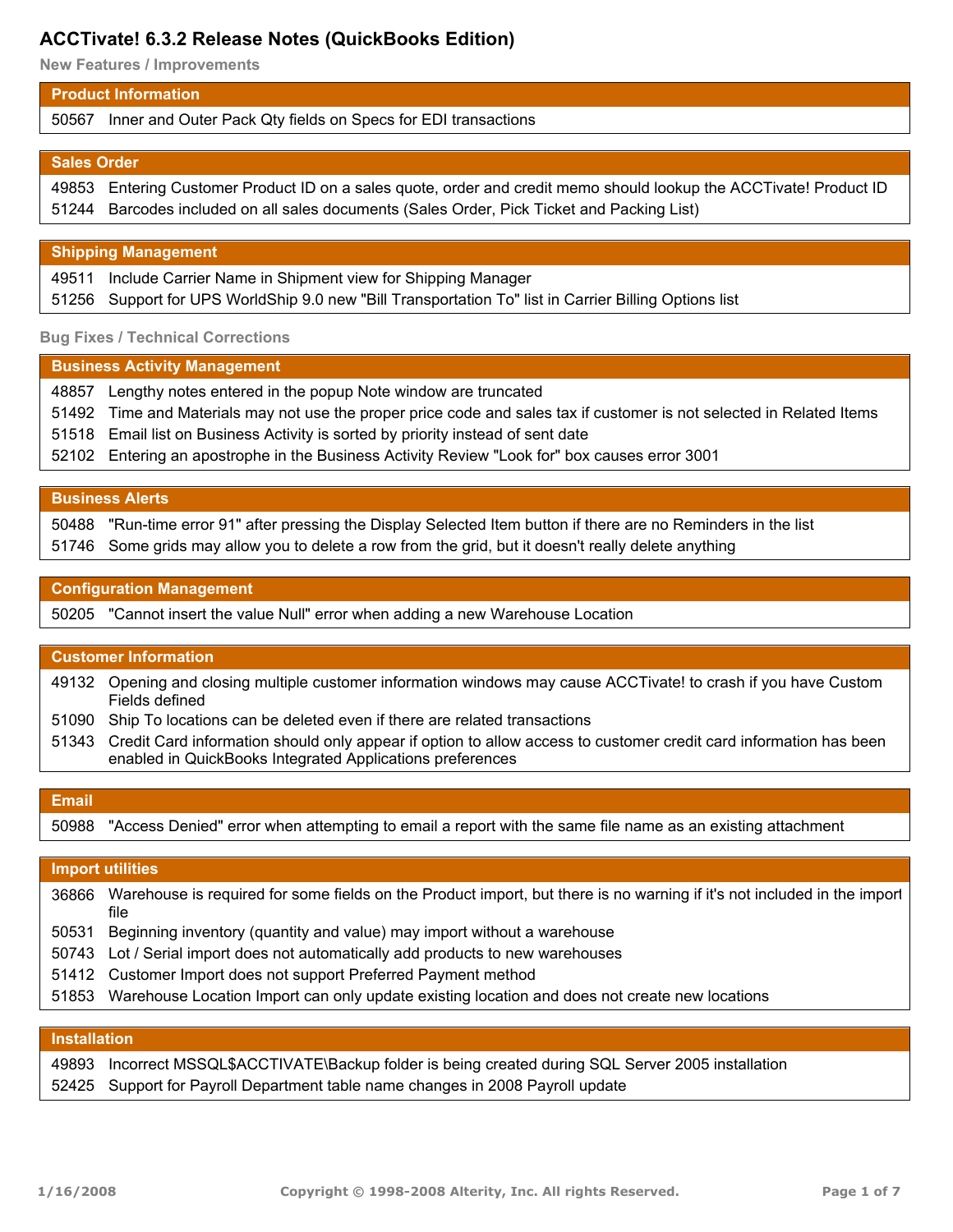# **ACCTivate! 6.3.2 Release Notes (QuickBooks Edition)**

**Bug Fixes / Technical Corrections**

## **Product Information**

- 50330 History Tab should show Customer Name instead of Company Name
- 50775 Transactions and History grids do not re-sort when there are a large number of transactions
- 51177 Information entered into Note field on Inventory tab may not save properly
- 51246 "Value" on Lots tab may not be correct for any Cost Methods other than Actual cost
- 51375 A warehouse may get deleted if a user attempts to delete a record on the Transactions tab
- 51437 Duplicate records may appear on Transactions tab for sessions with multiple transactions

# **Report**

52254 "Syntax error converting from a character string to uniqueidentifier" when emailing a report

### **Sales Order**

- 35023 Management cost should only be used for a transaction if the "Use Management Cost as purchase price" option is enabled
- 48849 "Application uses a value of the wrong type for the current operation" error when creating a sales invoice with a long tracking number
- 49700 "Ambiguous column name GUIDSalesperson" error when attempting to lookup a sales order by invoice number for a user with the "Restrict Access by Salesperson" permission set to Yes
- 50786 "Invalid use of Null" error when refreshing prices on a Sales Quote or Order

### **Shipping Management**

- 49260 Shipping Manager lookup grid jumps when looking for a shipment
- 51739 Invalid column name "StoreLocation" from Package Shipments if not licensed for EDI Manager
- 51991 "Item cannot be found in the collection..." when opening a non-EDI shipment in Shipment Packaging

### **Synchronization with QuickBooks**

40752 ACCTivate! invoices appear as "To be printed" in QuickBooks

- 50023 "Could not start QuickBooks" error when attempting to synchronize on a computer running Windows Vista without User Access Control enabled
- 50785 "Timeout Expired" error during Journal sync for large databases
- 51341 Error while modifying customer. The integrated application has no permission to access personal data
- 52125 "Customer credit card expiration year" has an invalid value "2007" while synchronizing customers

#### **Upgrade**

50399 Syntax error when upgrading from ACCTivate! 6.0 or older

# **ACCTivate! 6.3.1 Release Notes (QuickBooks Edition)**

**New Features / Improvements**

| <b>Customer Information</b> |                                                                                              |
|-----------------------------|----------------------------------------------------------------------------------------------|
|                             | 49930 Maintain customer's preferred payment method and credit card information in ACCTivate! |
|                             |                                                                                              |

#### **Inventory**

LocationSummary view should indicate whether a Warehouse Location is the primary location for that product/warehouse 49757

### **Product Information**

50368 Reference, Document, Description and Vendor Name on the Transactions tab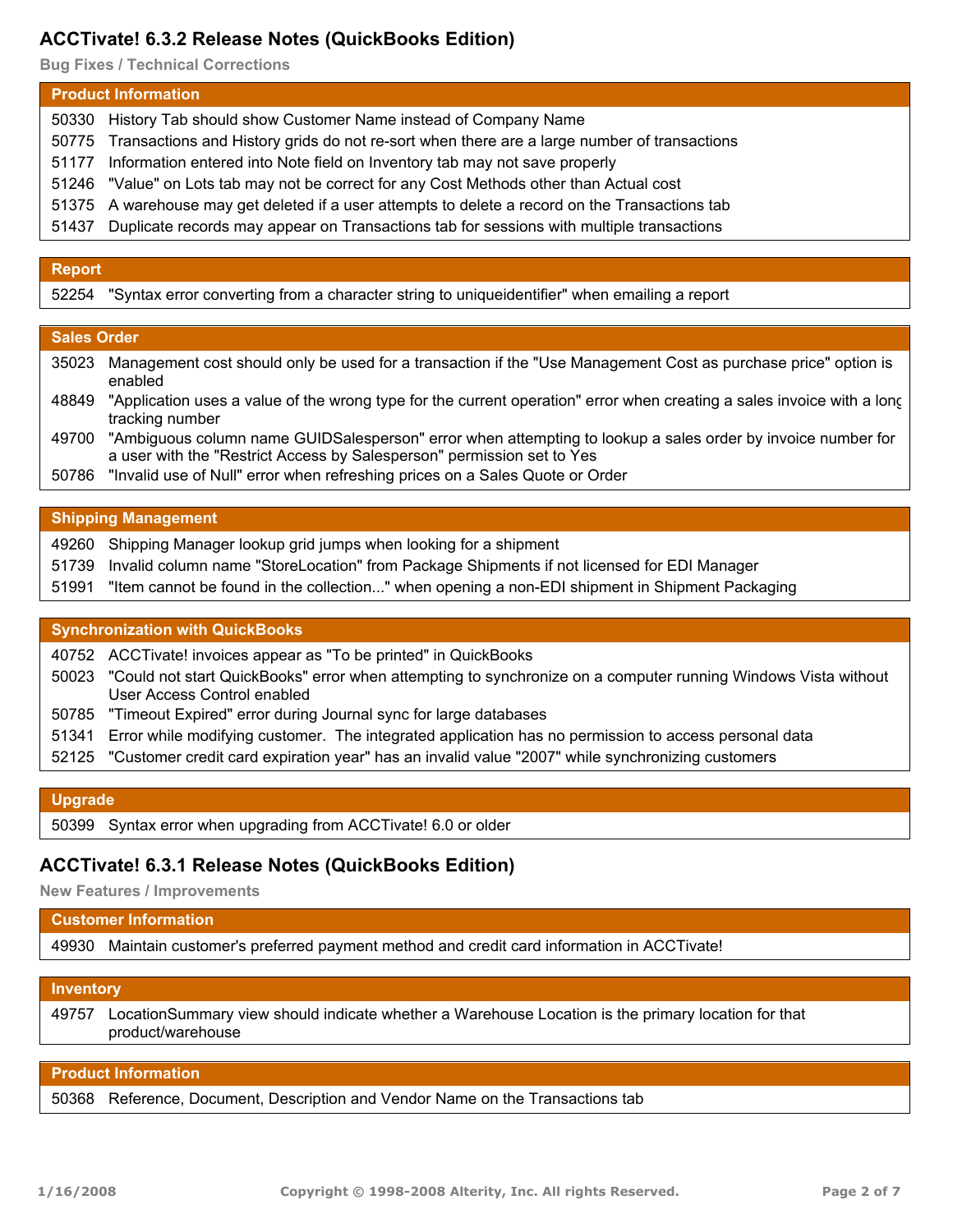# **ACCTivate! 6.3.1 Release Notes (QuickBooks Edition)**

**New Features / Improvements**

#### **Sales Order**

| 49489 Customer Product ID in OrderDetail and InvoiceDetail views for Sales Order documents                                   |
|------------------------------------------------------------------------------------------------------------------------------|
| 50324 Descriptions for QuickBooks Class added to Orders, Invoice, OrderDetail, and InvoiceDetail views for use on<br>reports |

#### **Synchronization with QuickBooks**

Synchronization option to only copy Credit Card information from ACCTivate! to QuickBooks when running QuickBooks 2008 or later 49931

#### **Bug Fixes / Technical Corrections**

### **Business Activity Management**

49562 "Serial #" field is not used and should not appear on Business Activity lists on all windows for Related Items

## **Configuration Management**

50273 "Invalid Use of Null" error while enabling Multiple Location Control feature

# **Customer Information**

49631 First record in grid on Products tab is not selected by default

# **Email**

50283 "Write to file failed" error may occur when opening an email message with an attachment 50768 "Non-nullable column cannot be updated to Null" error during Broadcast Email Messages wizard

### **General / Miscellaneous**

| 49694 Cannot enter first letter in a drop-down to select the item            |
|------------------------------------------------------------------------------|
| 50455 ACCTivate! hangs during startup if commandline has two spaces in a row |

# **Import utilities**

49596 Invalid column name SSCC18Code during shipment import

## **Installation**

50806 ACCTivate! Evaluation installer does not include the grid layout files for Multiple Location Control

# **Inventory**

| 49946 Cannot enter Location on an inventory receipt for a lot or serial-numbered item             |
|---------------------------------------------------------------------------------------------------|
| 50008 Cannot transfer products if the product is not already stocked in the destination warehouse |

50108 "Object variable or With block" error after entering quantities for a lot/serial-numbered product on an inventory count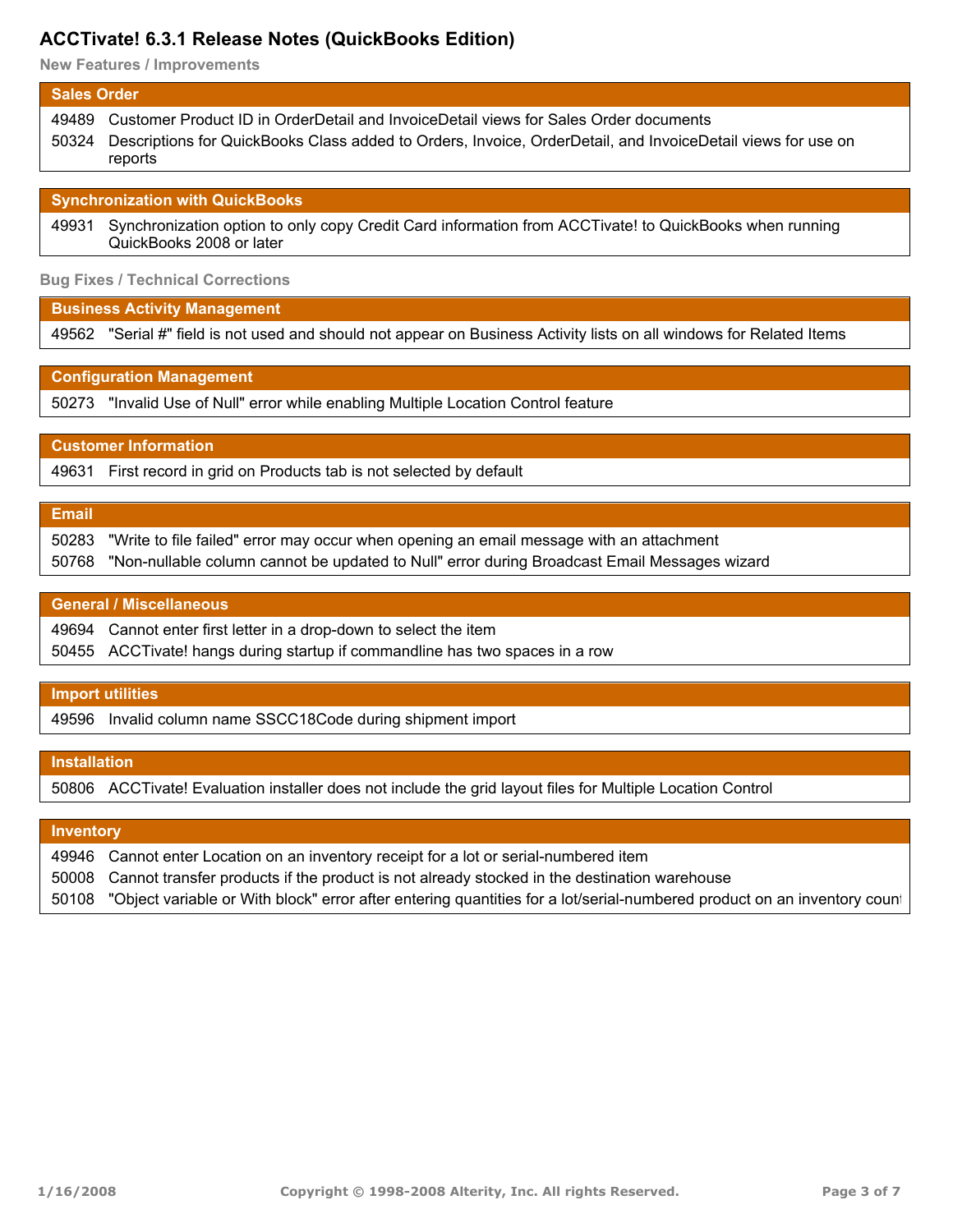# **ACCTivate! 6.3.1 Release Notes (QuickBooks Edition)**

**Bug Fixes / Technical Corrections**

| <b>Product Information</b> |                                                                                                                                                                               |
|----------------------------|-------------------------------------------------------------------------------------------------------------------------------------------------------------------------------|
| 49630                      | "Operation was canceled" when setting Primary Warehouse Location to a new location                                                                                            |
| 49771                      | Invoiced Quantity on the History Tab is confusing and should be removed                                                                                                       |
| 49837                      | Requested Date is not set for Purchase Orders on the History tab                                                                                                              |
| 49885                      | Metrics information is not displayed until you click "Ea metrics" on the Specs tab                                                                                            |
| 50013                      | "Show Invoice Cost" permission no longer hides the cost fields on the new History tab                                                                                         |
| 50020                      | Sales and Purchase Orders are shown on History tab for users that don't have permission to view that type of<br>transaction                                                   |
| 50088                      | "Item cannot be found in the collection corresponding to the requested name or ordinal." error when opening<br>Product Information if "Restrict Access by Salesperson" is set |
| 50877                      | Locations on Transactions tab for lot or serial numbers are not set after enabling Multiple Location Control                                                                  |
| 51158                      | Location availability is not correct when using lot or serial numbers and Location on Details tab of Sales Order is<br>blank                                                  |

## **Sales Order**

|       | 49677 The 'X' checkmark is not always getting set when an order is cancelled or completed.                                           |  |
|-------|--------------------------------------------------------------------------------------------------------------------------------------|--|
|       | 49852 "Ref" column should be "Reference" and grid columns are not aligned properly                                                   |  |
|       | 50041 "Invalid Character Value for Cast Specification" error may occur if Class Tracking is configured by Customer Type              |  |
|       | 50085 Sales Quote menu is restricted by the "Customer Order" user permission instead of the "Customer Quote"<br>permission           |  |
| 50086 | "Invalid character value for cast specification" when attempting to enter a drop ship line                                           |  |
| 50467 | Location is skipped when using the TAB key to move between fields on the Show Components window for "Number"<br>when Invoiced" items |  |
|       | 50472 Cannot run the Prepare Invoices wizard filtered on a customer or a range of customers                                          |  |
|       |                                                                                                                                      |  |
|       | <b>Shipping Management</b>                                                                                                           |  |

| 49618 Changing a Shipment from 'Standard Pack' to 'No Pack' creates runtime error and closed ACCTivate! |
|---------------------------------------------------------------------------------------------------------|
| 50392 Shipments should NOT default to "Standard Pack" for non-EDI shipments                             |
| 50434 "Either BOF or EOF is True" error during Shipment Preparation for No-Pack                         |

# **Synchronization with QuickBooks**

48846 "Unable to return object" error during invoice synchronization may cause duplicate invoices 50830 Incorrect syntax near ")" error during payment synchronization

# **ACCTivate! 6.3.0 Release Notes (QuickBooks Edition)**

**New Features / Improvements**

# **Customer Information**

44025 Customer Product IDs tab with a cross reference from the customer's product ID to the ACCTivate! product

| <b>Email</b> |                                                                                          |
|--------------|------------------------------------------------------------------------------------------|
| 47811        | View email messages attached to customers, sales orders and purchase orders              |
|              |                                                                                          |
|              | <b>Import utilities</b>                                                                  |
| 25569        | Import / update data in custom fields for Products from an Excel spreadsheet or CSV file |
| 31421        | Import / update customers and ship-to locations from an Excel spreadsheet or CSV file    |
| 33696        | Import Lot/Serial numbers for existing products from an Excel spreadsheet or CSV file    |
| 34792        | Import / update images for Products from an Excel spreadsheet or CSV file                |
| 48116        | Import / update Warehouse Locations from an Excel spreadsheet or CSV file                |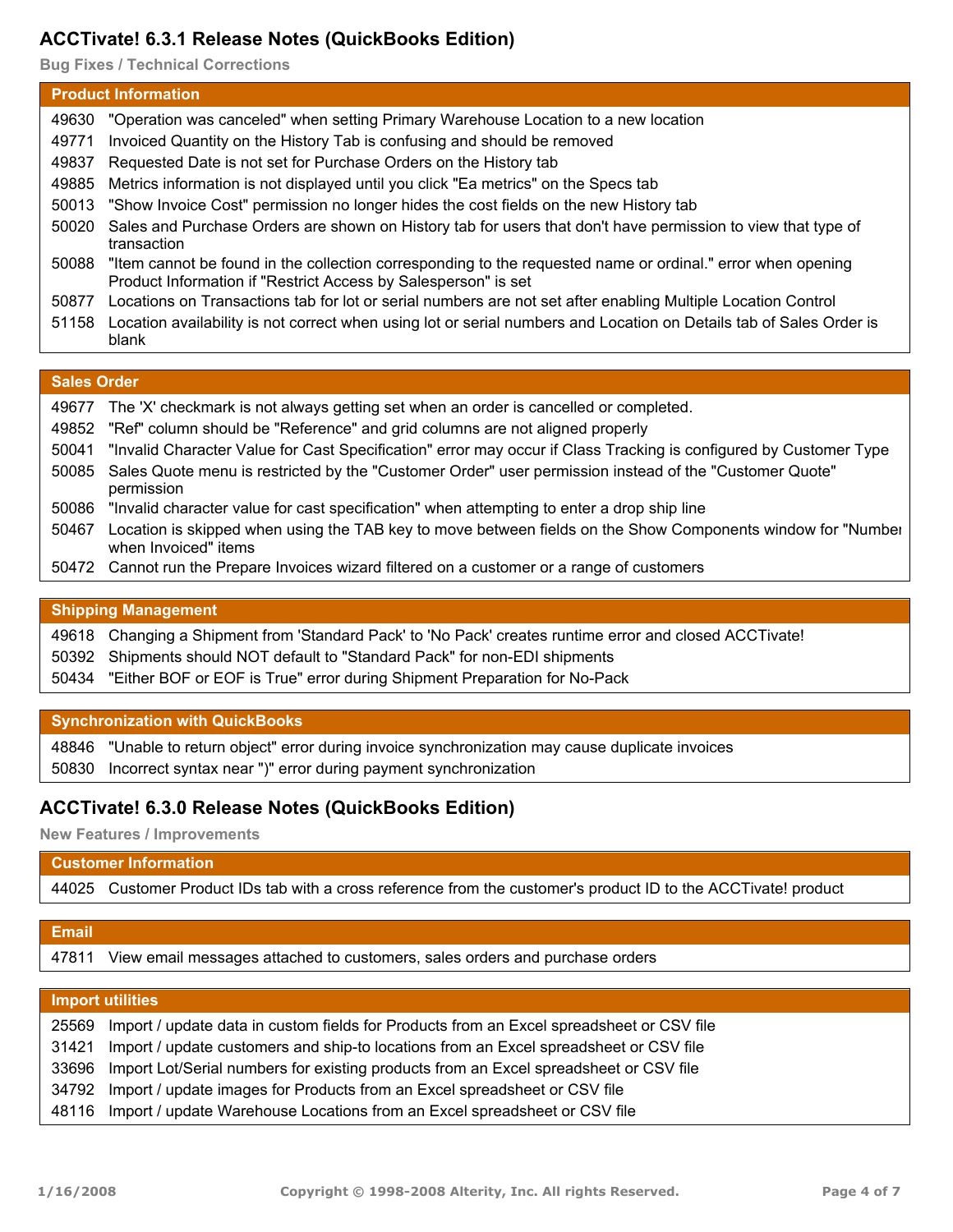# **ACCTivate! 6.3.0 Release Notes (QuickBooks Edition)**

**New Features / Improvements**

#### **Installation**

- 35331 Link to open Tour Guide directly from login window for unregistered systems
- 47918 Support for international SQL Server date formats other than "mdy"
- 47977 SQL Server 2005 Management Studio Express is installed automatically during ACCTivate! Primary Install

#### **Inventory**

- 29964 Add missing lot/serial numbers to an inventory count
- 39449 Add-on module to track inventory in multiple Warehouse Locations per product per warehouse
- 45421 Report to compare stocking level for primary Warehouse Location to current level
- 48108 Add missing products to an inventory count

## **Product Information**

42287 ProductOpenOrders and ProductDocumentHistory data views that combine both sales and purchase orders by product

- 43406 History tab that consolidates all sales quotes, orders and purchase orders and is sortable, searchable and printable
- 44525 Improved Transactions tab that is sortable, searchable and printable

#### **Sales Order**

| 39463 QuickBooks Class Tracking (invoice-level) can now be changed on an individual sales order, credit memo or |
|-----------------------------------------------------------------------------------------------------------------|
| service order. Class Tracking can also be set on the Business Activity Billing Wizard                           |
| 40453 Email sales order documents attached as PDF files using message templates                                 |
| 41873 Reference field on Details tab for each line on a sales quote/order                                       |

42591 Email a sales invoice / credit attached as a PDF file using a custom Message Template

## **Shipping Management**

31563 Option to consolidate multiple sales orders into a shipment using the Shipping Manager

### **Shopping Cart / Web Orders**

36092 Import sales orders with a marketing code provided in the import file or set as a Default Value

36095 Import custom fields for sales orders

- 40682 Import sales orders from files without a customer name. Default Customer Name can be used to specify a customer for all imported sales orders.
- 43855 Support for QuickBooks Class Tracking on imported sales orders

### **Bug Fixes / Technical Corrections**

| <b>Backup / Restore</b> |                                                                                                                       |
|-------------------------|-----------------------------------------------------------------------------------------------------------------------|
|                         | 47801 Cannot reload Demo data if QuickBooks company file has been upgraded to QuickBooks 2006 or later                |
|                         | 48173 "Error 9 unzipping C:\Program Files\ACCTivate\demoqb.zip" if demoqb.zip file is missing during Reload Demo Data |
|                         | 48353 Error 80070007E may occur while backing up database from a workstation after upgrading to SQL Server 2005       |

#### **Business Activity Management**

| 46132 Stored procedure to add business activities does not include the Country field      |
|-------------------------------------------------------------------------------------------|
| 48403 Resolution drop-down on Business Activity Review may not be in the correct sequence |

## **Configuration Management**

46934 "File not found" error when attempting to export a report from the Report Catalog that is open in Crystal Reports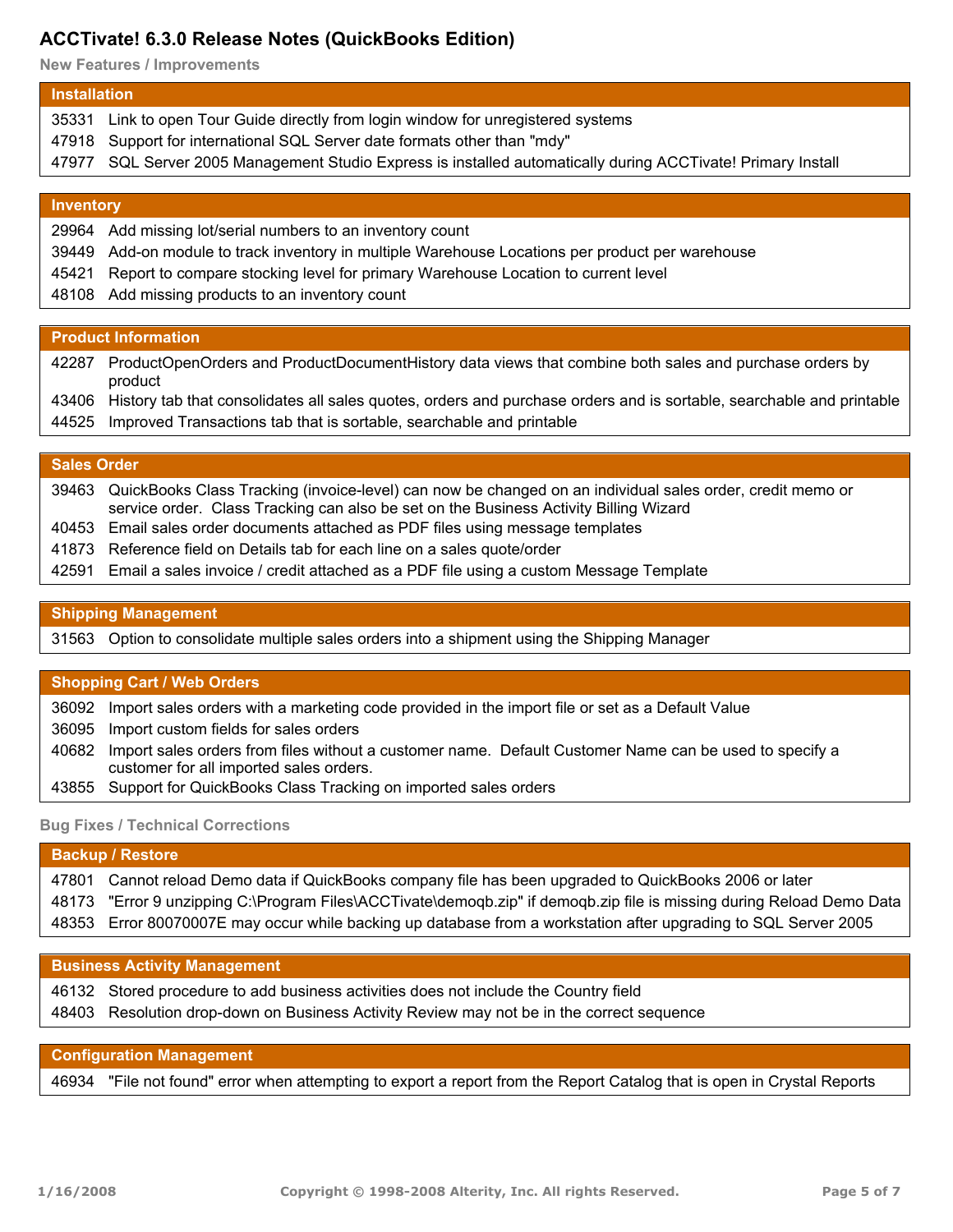# **ACCTivate! 6.3.0 Release Notes (QuickBooks Edition)**

**Bug Fixes / Technical Corrections**

| <b>Customer Information</b> |                                                                                                                            |  |
|-----------------------------|----------------------------------------------------------------------------------------------------------------------------|--|
|                             | 42396 Cursor sometimes gets stuck in the price code field on the Prices tab for customer-specific prices                   |  |
|                             | 46750 The 60-90 aging shows all invoices past 60 days instead of excluding those over 90 days                              |  |
|                             | 48110 Prices cannot be configured for a specific price code for a product                                                  |  |
|                             | 49112 Users with restricted permissions to Customer Information can still create new customers                             |  |
|                             | 49183 "Stop number must be a valid number." error if Stop Number for Route is not supplied                                 |  |
|                             | 49255 "Invalid Use of Null" error when attempting to create a related Business Activity while the Products tab is selected |  |
|                             | 49629 Default sequence for Orders tab is backwards, showing oldest orders at the top                                       |  |

#### **Email**

| 49128 "Automation error: The object invoked has disconnected from its clients" message during Email Broadcast        |
|----------------------------------------------------------------------------------------------------------------------|
| 49166 "Unspecified Failure has occurred" when sending an email with a blank message or a blank first line using MAPI |
|                                                                                                                      |

# **Import utilities**

| 40609 | "Table tblmport does not exist" error may appear in ACCTivate! log file after importing data                            |
|-------|-------------------------------------------------------------------------------------------------------------------------|
|       | 49191 "Multiple Step Operation" error when saving the mapped fields if a default value contains more than 50 characters |
|       | 49558 ACCTivate! crashes when selecting File -> Import Data if current user doesn't have "Maintain" rights for Product  |
|       | Information                                                                                                             |

#### **Installation**

| 48579 ACCTivate! database version isn't checked after downgrading ACCTivate! by re-installing from an older ACCTivate! |
|------------------------------------------------------------------------------------------------------------------------|
|                                                                                                                        |

#### **Inventory**

- 29986 Sometimes the "Count in Progress" field is set for an item that's not on an inventory count
- 41659 "Invalid Amount Format" error during Journal synchronization caused by very large transaction amounts
- 46589 Inventory G/L account in transaction record for a Transfer is always set to Inventory account from first warehouse
- 46799 Cannot enter a reversing assembly (negative quantity) for a serial-numbered product
- 46989 \$0.00 cost inventory transactions are being created for "Number when Invoiced" non-inventoried products
- 47732 Selecting and then deleting inventory assemblies transaction results in "Consumer's event handler called a non-reentrant method in the provider." error
- 49047 Selecting one line to delete on an Inventory Adjustment will delete all lines
- 49071 Selecting one line to delete on an Inventory Balance Adjustment will delete all lines
- 49604 "Lot / Serial number not found message" may occur for a valid control number after an invalid control number was entered while reversing an inventory receipt

### **Product Information**

- 42205 Last cost is not rolled up properly for a kit within a kit
- 43580 Cannot set management cost for a newly created product
- 43858 Newly added warehouse is not selected
- 43859 Backordered quantity on Inventory tab can be modified
- Changes to Location and Management Cost on the Product Info are not saved unless you tab out of the text box 44188 before clicking the save button.
- 44987 Copy Product function does not always copy all prices from the original product
- 49550 Note field can no longer be updated on Transactions tab

# **Registration**

46192 Cannot print license agreement without providing a "Reason" for registration